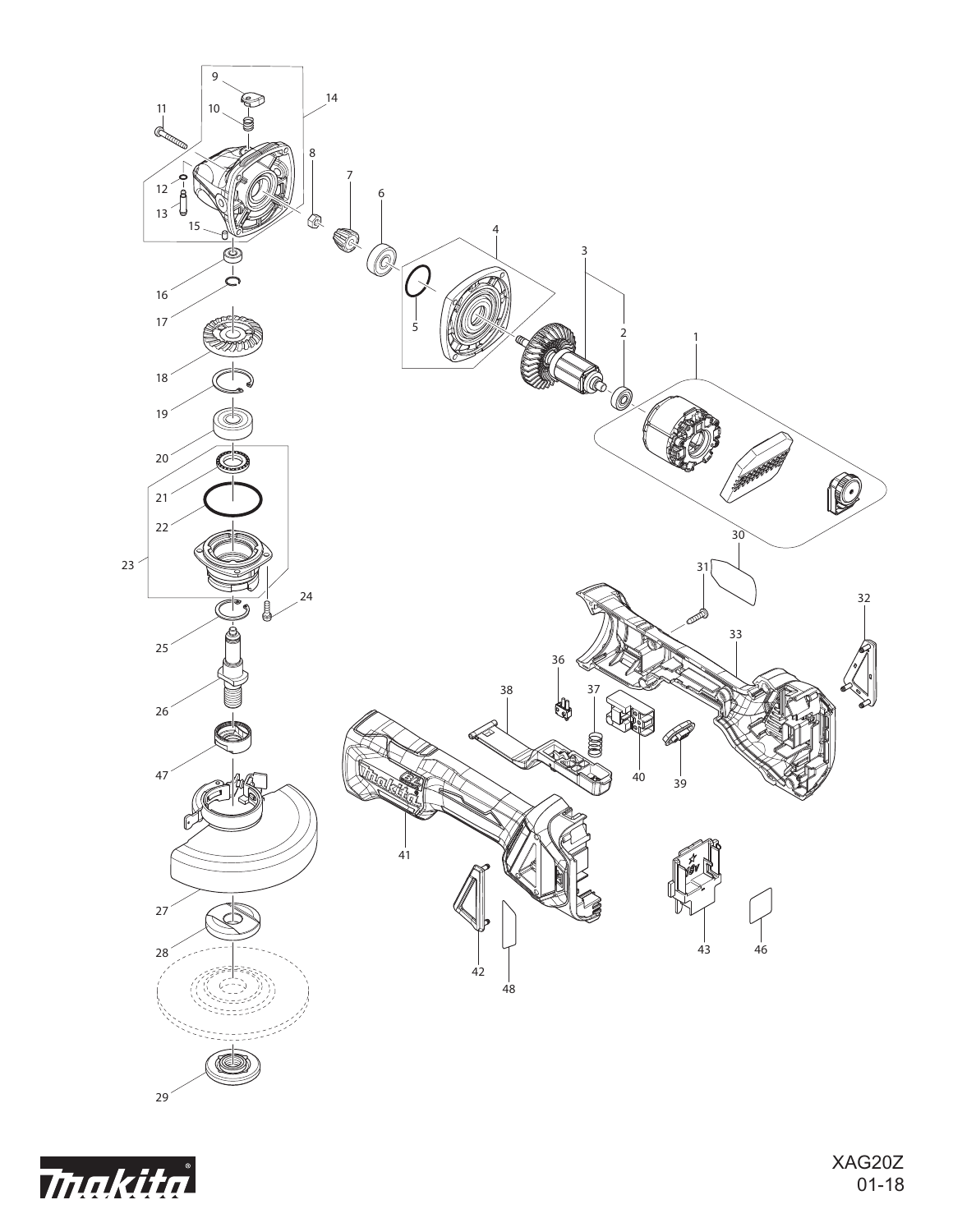## **Model XAG20Z Parts List**

A = Standard Equipment = Circuit Diagram

| ltem# |                 | Part#                    | Description                        | Q'ty Unit      |
|-------|-----------------|--------------------------|------------------------------------|----------------|
| 001   |                 | 629304-7                 | <b>STATOR COMPLETE</b>             | 1              |
| 002   |                 | 211021-9                 | <b>BALL BEARING 607LLB</b>         | $\overline{1}$ |
| 003   |                 | 510329-1                 | <b>ROTOR ASS'Y</b>                 | $\mathbf{1}$   |
|       | D <sub>10</sub> |                          | <b>INC. 2</b>                      |                |
| 004   |                 | 135930-7                 | <b>GEAR HOUSING COVER ASSEMBLY</b> | $\overline{1}$ |
|       | D <sub>10</sub> |                          | <b>INC. 5</b>                      |                |
| 005   |                 | 213445-5                 | O-RING 26                          | 1 PC.          |
| 006   |                 | 210042-8                 | <b>BALL BEARING 629LLB</b>         | 1 PC.          |
| 007   |                 | 227541-3                 | SPIRAL BEVEL GEAR 10               | 1 PC.          |
| 008   |                 | 252186-8                 | HEX. NUT M6                        | 1 PC.          |
|       |                 |                          |                                    |                |
| 009   |                 | 417771-6                 | <b>PIN CAP</b>                     | 1 PC.          |
| 010   |                 | 233072-2                 | <b>COMPRESSION SPRING 8</b>        | 1 PC.          |
| 011   |                 | 266361-0                 | <b>TAPPING SCREW 4X30</b>          | 4 PC.          |
| 012   |                 | 213960-9                 | O RING 5                           | 1 PC.          |
| 013   |                 | 256546-6                 | <b>SHOULDER PIN 4</b>              | 1 PC.          |
| 014   |                 | 135929-2                 | <b>GEAR HOUSING ASSEMBLY</b>       | $\mathbf{1}$   |
|       | D <sub>10</sub> |                          | INC. 9,10,12,13,15                 |                |
| 015   |                 | 263002-9                 | <b>RUBBER PIN 4</b>                | 1 PC.          |
| 016   |                 | 210033-9                 | <b>BALL BEARING 696ZZ</b>          | 1 PC.          |
| 017   |                 | 233950-6                 | <b>RING SPRING 11</b>              | 1 PC.          |
| 018   |                 | 227641-9                 | SPIRAL BEVEL GEAR 37               | $\mathbf{1}$   |
| 019   |                 | 962151-6                 | <b>RETAINING RING R-32</b>         | 1 PC.          |
| 020   |                 | 211129-9                 | <b>BALL BEARING 6201DDW</b>        | 1 PC.          |
| 021   |                 | 262153-5                 | FELT RING 16                       | 1 PC.          |
| 022   |                 | 213622-9                 | O RING 45                          | 1 PC.          |
| 023   |                 | 135949-6                 | <b>BEARING BOX ASSEMBLY</b>        | 1              |
|       | D <sub>10</sub> |                          | INC. 21,22                         |                |
| 024   |                 | 911121-2                 | PAN HEAD SCREW M4X14               | 4 PC.          |
|       |                 |                          |                                    |                |
| 025   |                 | 962105-3                 | <b>RETAINING RING R-26</b>         | 1 PC.          |
| 026   |                 | 326670-0                 | <b>SPINDLE A</b>                   | $\mathbf{1}$   |
| 027   |                 | 126687-1                 | TOOLLESS WHEEL COVER 125AKL AS     | $\mathbf{1}$   |
|       |                 | C10 213009-5             | O RING 4                           | 1 PC.          |
|       |                 | C20 265180-1             | PAN HEAD SCREW M5X16               | 1 PC.          |
|       |                 | C30 813N68-9             | <b>CAUTION LABEL</b>               | 1 PC.          |
| 028   |                 | 224448-4                 | <b>INNER FLANGE 45B</b>            | 1 PC.          |
| 029   |                 | 193465-4                 | <b>LOCK NUT 5/8-45</b>             | 1 PC.          |
| 030   |                 | 853Y81-1                 | <b>XAG20 NAME PLATE</b>            | 1              |
| 031   |                 | 266326-2                 | TAPPING SCREW 4X18                 | 5 PC.          |
| 032   |                 | 455450-8                 | <b>DUST COVER R</b>                | 1              |
| 033   |                 | 183H86-8                 | <b>MOTOR HOUSING SET</b>           | 1              |
|       |                 | C <sub>10</sub> 263005-3 | <b>RUBBER PIN 6</b>                | 2 PC.          |
|       | D <sub>10</sub> |                          | <b>INC. 41</b>                     |                |
| 036   |                 | 632E12-1                 | <b>SWITCH UNIT</b>                 | 1 PC.          |
| 037   |                 | 234357-9                 | <b>COMPRESSION SPRING 11</b>       | 1              |
| 038   |                 | 142976-6                 | <b>SWITCH LEVER COMPLETE</b>       | 1              |
| 039   |                 | 142901-7                 | <b>INDICATOR PANEL COMPLETE</b>    | 1              |
| 040   |                 |                          |                                    | 1              |
|       |                 | 650734-1                 | SWITCH TG73BDS-2                   |                |
| 041   |                 | 183H86-8                 | <b>MOTOR HOUSING SET</b>           | 1              |
|       |                 | C10 263005-3             | <b>RUBBER PIN 6</b>                | 2 PC.          |